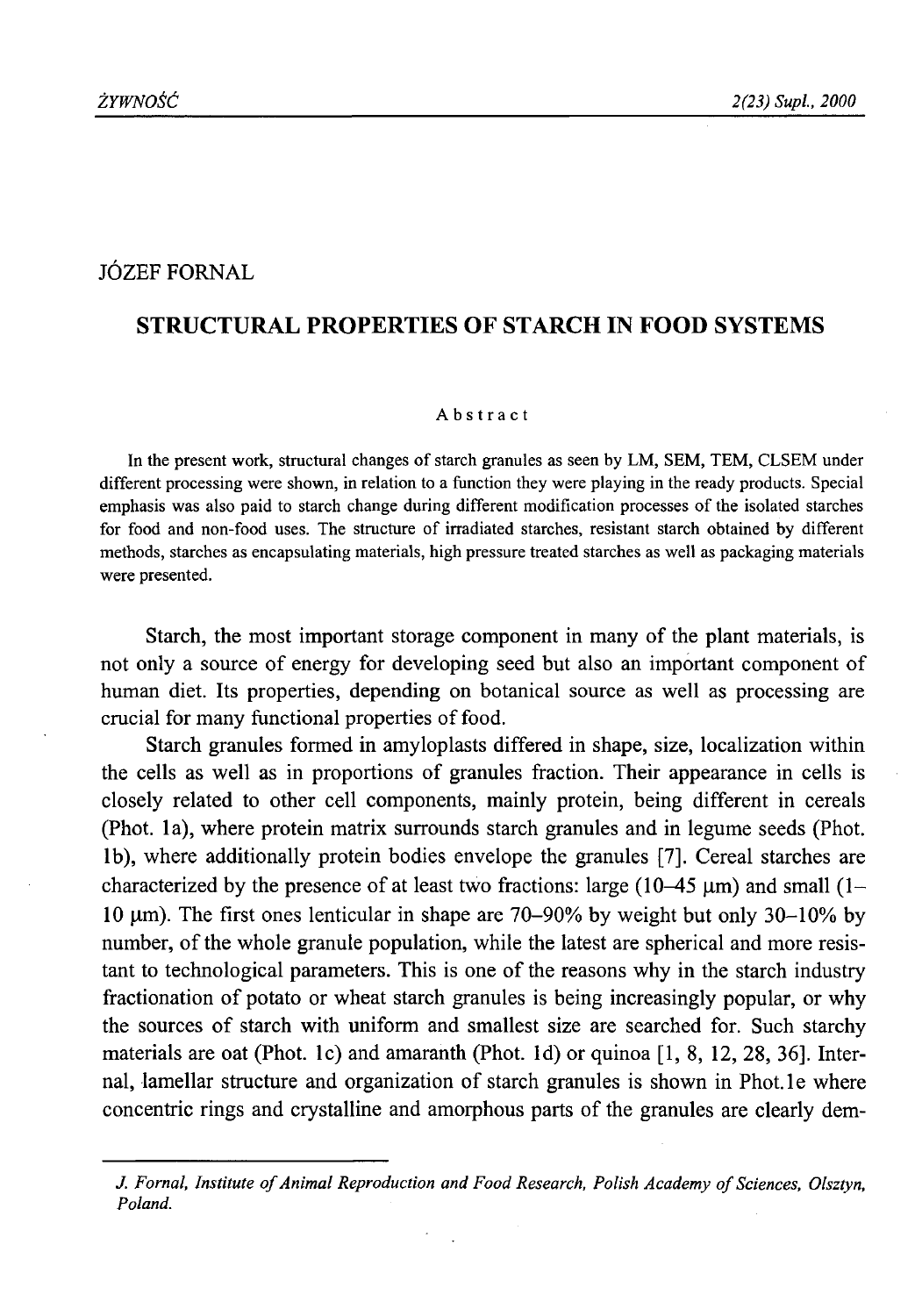onstrated. Such picture can be obtained only after an enzymatic attack in controlled conditions ( $\alpha$ -amylase treated starch in laboratory conditions germinated -as in the case of barley, or sprouted in non-controlled conditions).



Phot. 1. Microscope pictures of different starches;

A/ protein matrix of wheat grain in which starch granules are entrapped (amylase treated); B/ starch and protein in legume cotyledon cell; *C*/ oat starch granules of different shape and size; D/ amaranth starch agglomerate; E/ lammellar structure of barley starch; F/ cross-sectioned starch granules in com grits.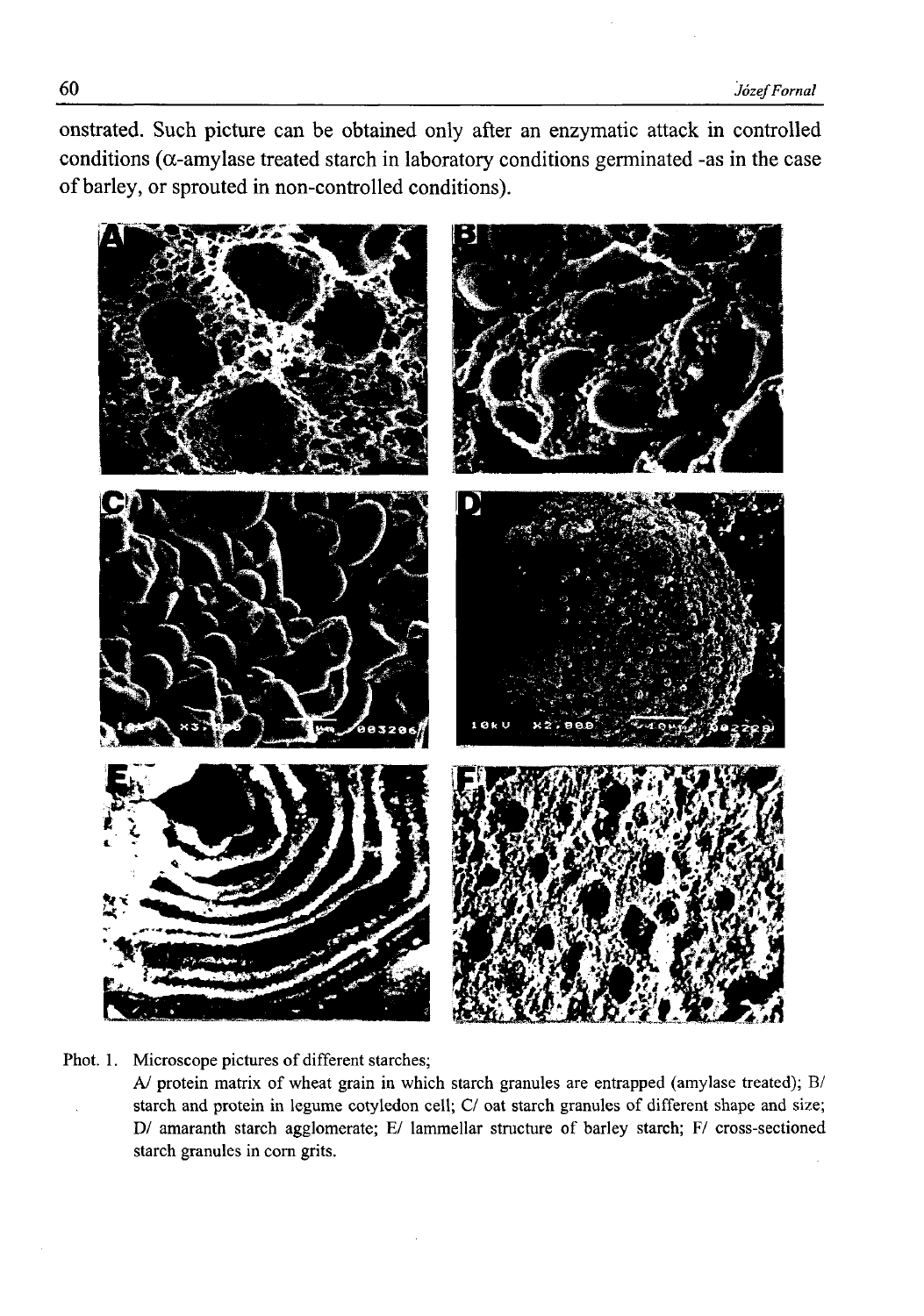The changes in starch (e.g. among others: swelling, solubilization, gelatinization and granule breakdown) occurring during technological processing, their interactions with other food components result in the physico-chemical properties of raw materials and finally creation of the new texture of the final products. The processes dominating in food technology are of thermal or hydrothermal nature [7, 8, 10, 11, 13-17, 20, 27, 31]. The example of moisture-heat or heat tratment is production of com flakes and popcorn [7, 11, 15]. The technological process of the former is based on com grit cooking in sugar-salt solution (2 hr at direct steaming at  $1.47 \cdot 10^{5}$ Pa), followed by drying (two stage -90 and 80°C for 40 min) and next flaking and roasting (390°C for 5 min). The structure of com grit is composed of many polygonal cells in which starch granules stick closely to each other being surronuded by tiny residues of protein matrix. Starch granules of the control, untreated grit reveal "intra grain cavities" with an average diameter of about  $2.5 \mu m$ . Pictures taken from grits subjected to longer cooking in liquor e.g. 35, 65 and 120 min ilustrated an increase in the dimension of pits observed to 5.5, 9.5 and 16  $\mu$ m, respectively [7, 12]. It seems to confirm the presence of amylose concentrated in the central part of the granules and the amylopectin in the external one. Phot.1f shows additionally the elements of starch lamellar structure indicating its hydrolysis and considerable amount of minute globular structures, most probably dextrin-like ones. While hydrolysis takes place after 1 hr of the process and probably then shortening of starch granules chain length, division of their componental parts and a high increase in branching could be dominating. An increase in gelatinization degree (from 0 to 100%), drop in molecular weght (58.000-20.000) and viscosity of pastes of isolated starches (910 to 30 BU) confirmed these statements [12]. Drying and flaking of the hydrothermally treated grit and consequent roasting of flakes, due to a very high process temperature and crushing forces, are responsible for the completely different structure of final flakes. Instead ordered cellular structure, porous, spongylike one, with air bubbles and characteristic air cell walls composed mainly of completely gelatinized starch, is formed. Microscope structure of flakes is to a great extent similar to that of buckwheat extrudate. In the latter, additional structural elements "pipe in pipe" of air bubles surface are visible. They are created during expansion of starch granules in the flower "bud mode" [12].

An interesting structure influencing specific texture of the product is developed during popcorn popping (heating of grains at 180°C / 6 min) where pressure inside the kernel reached 135 psi. The quality of the product strongly depends on the structure of material, mainly endosperm and pericarp. Translucent endosperm is regarded as closely associated with popping expansion being responsible for forming delicate network whereas the opaque one does not expand to such extent [7, 15].

Starch granules are also of great importance in the dough and bread structure formation [19, 24, 26]. A continuous, bimodal starch-protein structure of the dough is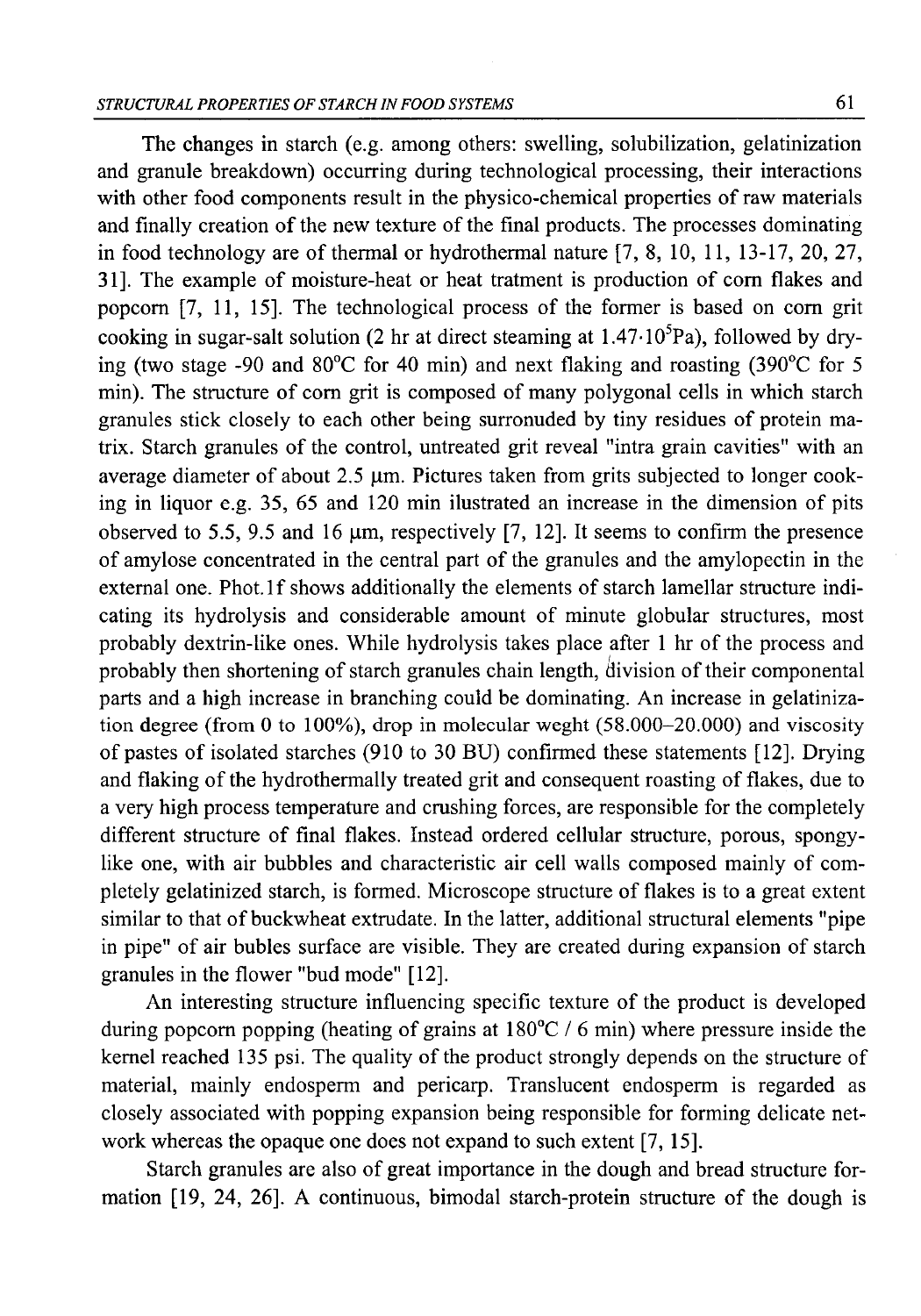based on the phenomenon of free water on starch granule surface which is responsible for creation of continuous starch phase with spaces between granules filled by gluten gel. Such a model of dough proposed by Eliasson and Larsson was confirmed also by Hug-Item et al. [17]. The LM picture of dough stained with iodine and Light Green is presented in Phot 2a. It shows small - round and large - lenticular starch granules embedded in protein part unequally distributed within preparation. The protein fraction is predominant in the dough structure, what was counted for about 60% of bread volume. Baking process resulting in creation of porous crumb structure of bread where swollen elongated and highly ordered at the pore surface granules are clearly visible. These granules are characterized by concentration of amylose zone along the length axis whereas outside the granules and arround protein matrix free leached amylose is seen (Phot. 2a). The bread crumb structure is highly porous, thus the pores diameter and volume as well as the pores wall structure (starch gelatinization degree) are responsible for mechanical / sensory (elasticity, hardness, cohesiveness, gumminess) properties.

Other cereal product where starch is the most important functional factor is pasta produced mainly from durum wheat [29]. Freeze fracture preparation and TEM examination illustrates unmodified starch granules and very minute globular components of gluten. After cooking starch, granules became swollen and gelatinized. Disintegration of starch granules is also clearly visible. Apearing starch subunits are separated or packed together into small clusters whereas protein matrix creates fibrillar network. Although the protein and in particular its subunits network is most responsible for the quality of pasta, such a product can be obtained without protein. Basing on the fact that starches of different origin have diverse gelatinization temperature and as such during technological pasta processing undergo different changes, pasta from rice, maize and potato starch was obtained. Crucial for good quality of such pasta is the phenomenon of starch repolymerization after cooking and creation of repolymerized starch network [29].

Except starches being produced on the large scale as maize (3.6 mln t in EU), wheat (2 mln t), potato (1.8 mln t) and tapioca in Asia, also other sources of starch are taken into consideration [6], Among them legume starch [9, 10, 16, 18, 32] and starch from so called pseudo cereals (buckwheat, and amaranth) are worth noticing. Among legume seeds most popular are pea starches of different properties, which can be used as food ingredients. Some of them posesses the gelatinization capacity and viscosity profile comparable to these of cross-linked starches showing very good stability at high temperatures, shearing and pH levels, giving covering films or sliceable gels. When products are dried they markedly improve their crispness. Pregelatinized pea starch can be used in cold processes having high gelling capacity what makes possible, at a proper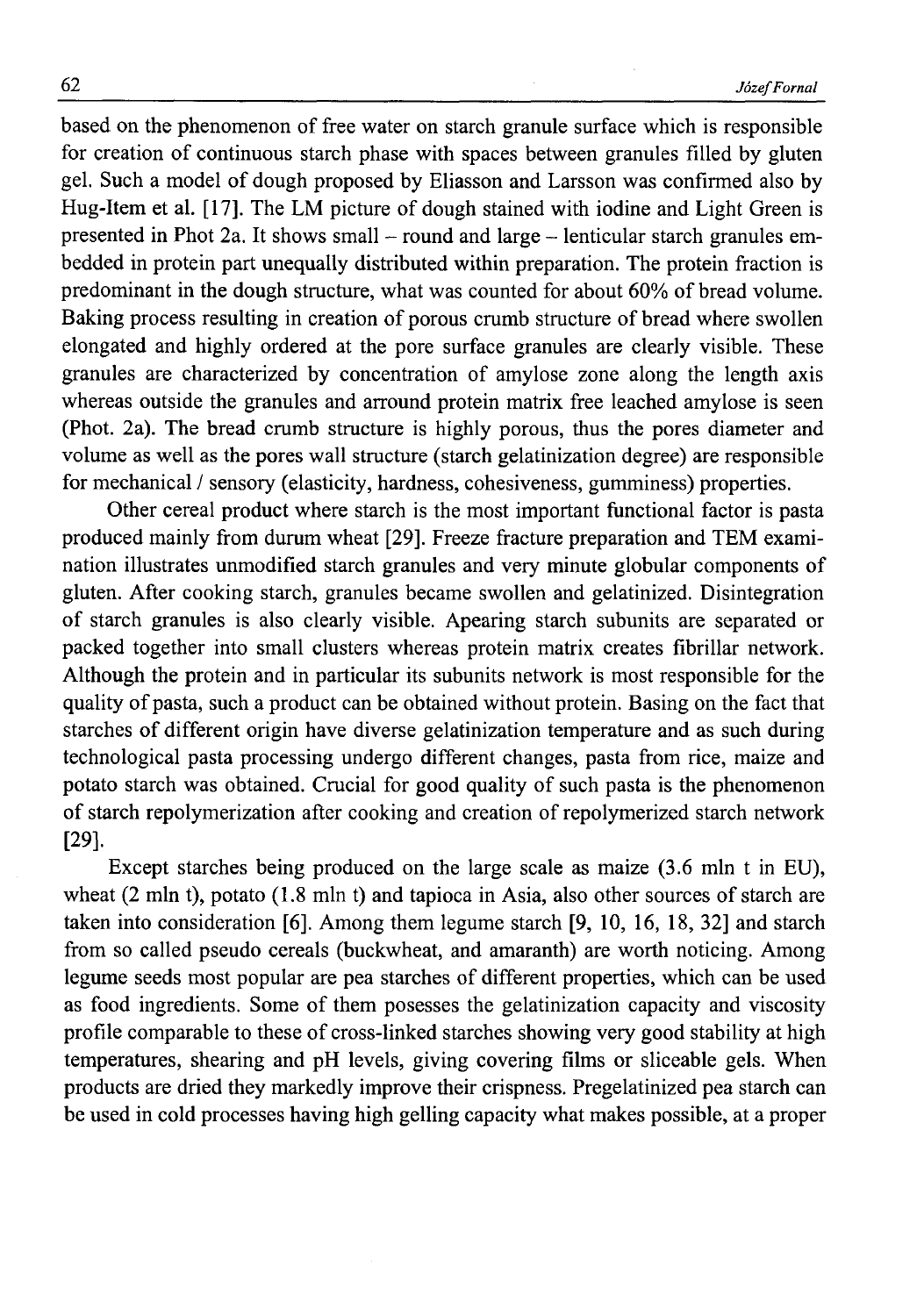

Phot. 2. Starch granules deformation after heat and moisture treatment; A/ starch granules in bread crumb structure (LM); B-F/ different stages deformation of pea starch granules during heating in water.

concentration and strong agitation, a rapid development of a firm gel. Therefore legume starches can be used in:

- preparation of gels (puddings) where it is possible to use up to  $50\%$  starch less than in comparable products obtained with com starch,
- production of fruit and vegetable flakes with high cooking stability as well as pulpy texture after rehydration,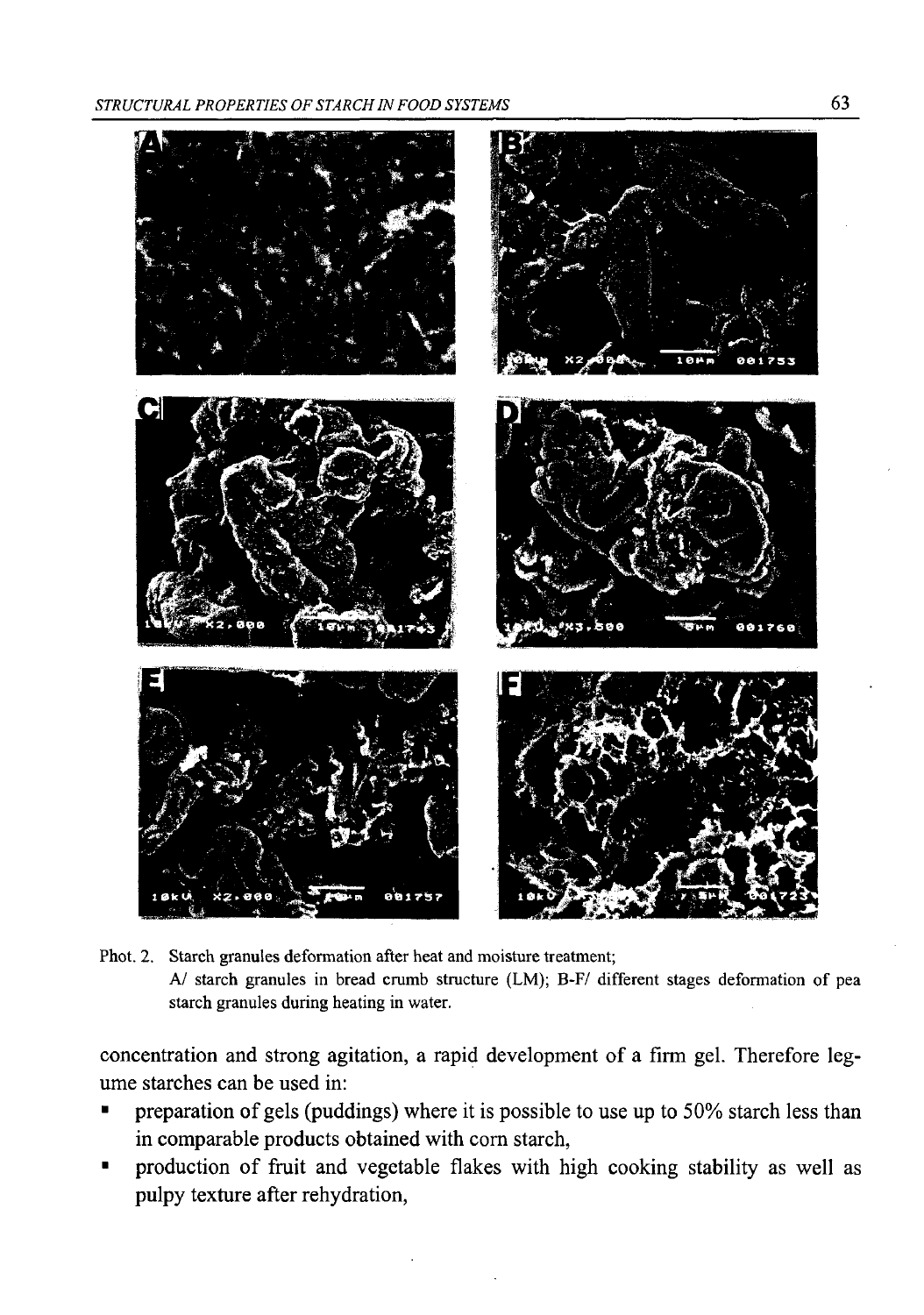production of instant desserts with desired texture.

The structure of legume (pea, faba bean) starch granules and their changes during heating in water suspensions are widely discussed in literature [7, 16, 20, 32]. Using the smear method, or embedding techniques for light microscope it is possible to illustrate leakage of amylose phase from the granule structure at 75°C and total disruption of granule structure at 98°C with the granule remnants of amylopectin nature embedded in the amylose phase [20]. To improve pasting properties of legume starches as well as their freeze-thaw stability, physical or/and chemical modification is used. Hindering retrogradation is visible by comparison of LM pictures taken from pea starch acetate with those of the native ones. Swelling and subsequent deformations leading at the end of heating to granule disintegration is clearly visible. The results of an additional study on extend of structural deformations that occur during heating of pea starch granules are shown in the Photos 2b-2f. The course of deformatiom and granule disintegration is in high accordance with the Bowler's theory which was developed only for lenticular wheat granules [4]. The initial swelling, which has a radial chracter, leads to flattenning of the granule shape. The amylose concentration took place in the middle part along the lenght axis of the granule folding at this particulary plane (Phot. 2b). It is a reason of folding the granule at this plane. At the next stages of deformation clear visible halves of the granule becomes closer to each other with visible preliminary division into smaller subunits. It is also evident that surface of the granules become intensively pitted and covered by amylose phase (Phot. 2c, 2d). At elevated temperatures, it is possible to observe that tendency to pucker is even higher (Phot. 2d, 2e). It means that some differences at the molecular level between granule axes are present. Probably, as in wheat lenticular starch granules, pea starch granule in xy (lenght-width) plane is composed mainly of molecules bound by covalent bonds in radial direction and in tangential direction by much weaker non-covalent ones. Higher temperatures disrupted non-covalent bonds resulting in the preferential swelling in tangential direction. It is the reason of visible deformation - puckerig of the granule out of xy plane. The last step is the disruption of granular structure of starch (Phot. 2f).

In the last decade, due to consumers demand, substantial reduction of caloric value of food is of great interest in the food manufacture. Lowering of such food ingredients as sugar, salt, cholesterol and fat in the human diet was achieved by special substitutes. Among them, fat replacers or fat substitutes are of starch origin. Native starch granules or modified ones are often used in the production of salat dressings, mayonnaises or processed cheese [21, 22, 34, 35, 36]. Due to special properties, some of native starches isolated from pseudocereals like amaranth are very useful in their manufacturing. The amaranth starch granules are extremely small and uniform in diameter  $0.75-1.2$  µm being much smaller than the smallest granules of the industrially produced rice starch. The content of amylose can vary, depending on species, from 4.8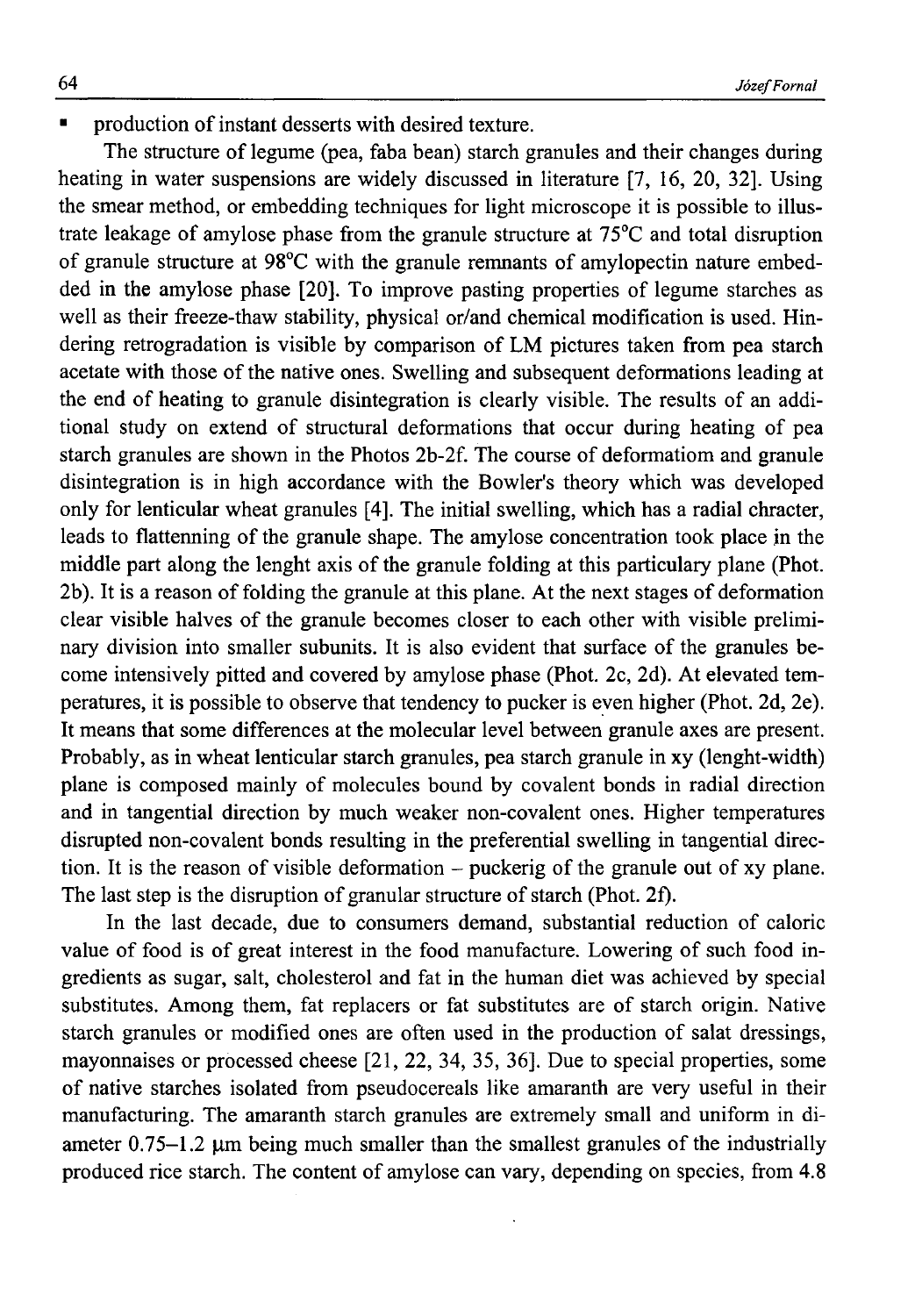to 22%, although, waxy species without amylose are also known. The shape and size of amaranth seed cells resemble that of pseudocereal buckwheat rather than of cereal grain. Starch granules are dominating structural elements whereas adherent to starch protein as well as cell walls were weakly marked. When starch is isolated from the seeds, unusually uniformed starch granules are assembled in greater agglomerates consisted of several hundreds of single granules (Phot. 3a). When amaranth starch is



Phot. 3. Pictures of different starch granules and their products; A/ native amaranth starch garnules; B/ amaranth starch granules heated 15 min at  $85^{\circ}$ C; C/ yoghurt with starch as structurizing agent; D/ processed cheese with starch addition; E, F/ different kinds of starch gels.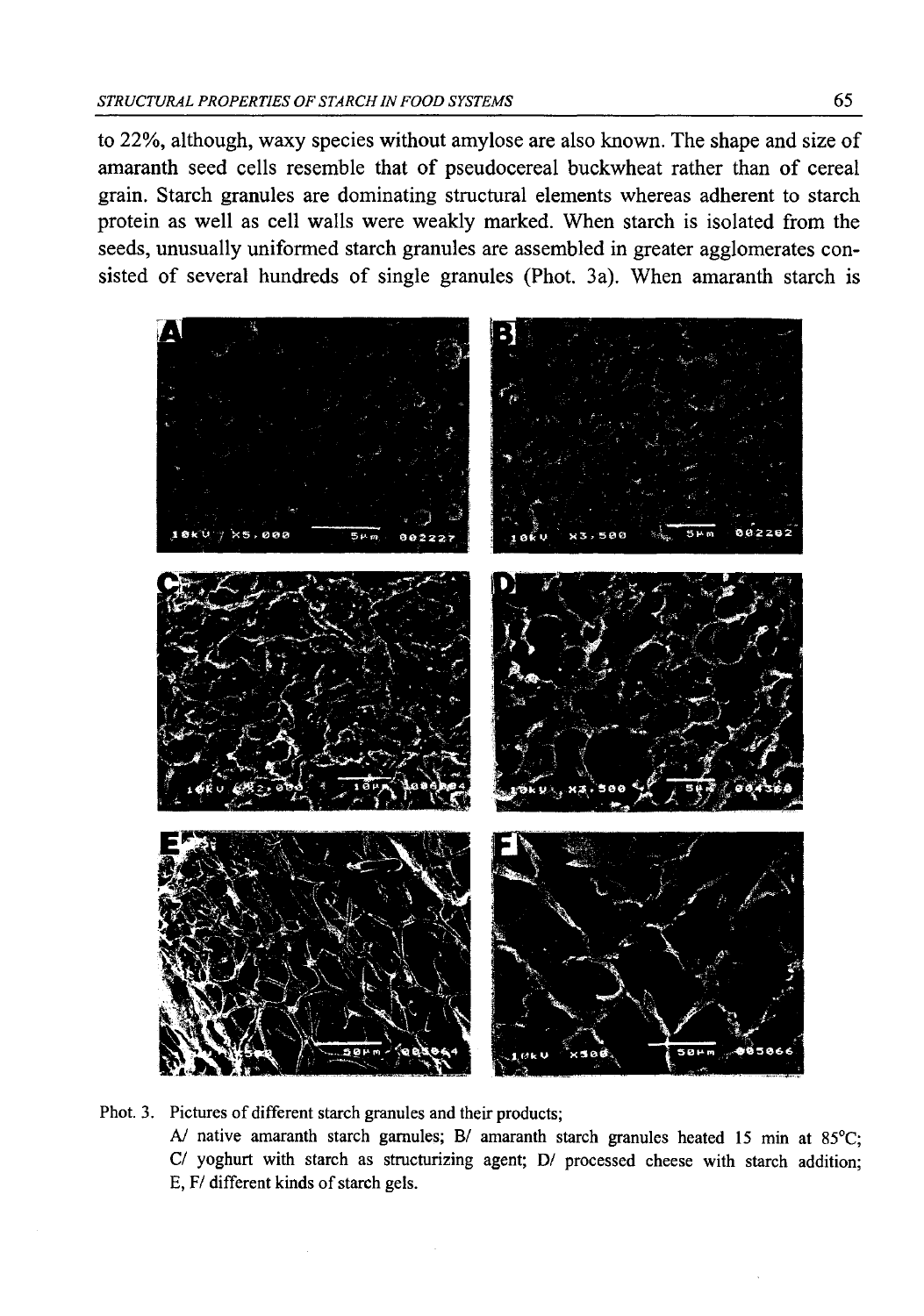heated in water suspensions at 55°C, the swelling of individual granules is visible. At elevated temperatures of 70 and 85°C respectively, the significant breaking of individual granules and their agglomeration initiating the network structure followed to form very delicate fibrous network structure after complete gelatinization (Phot. 3b) [36].

The properties of amaranth starch (low pasting temperature associated with a high rheological stability) were the base of its use in low-fat (less than 50%) mayonnaises [36]. If thickening power of amaranth starch was compared to that of potato and, it was found a close relationship between the mayonnaise viscosity and thickening agent addition, and despite of a slightly lower thickening power of amaranth starch as compared to the potato one, the concentration of 1.75% ensured thickening effect acceptable in the traditional product. It is worth stressing that low-fat mayonnaise produced with amaranth starch showed excellent sensory properties, better than these of potato starch. Most probably it resulted from the fine granularity of starch used. The only problem during long storage was the lack of rheological stability for product made from amaranth and potato starch as compared to com starch. This can be improved by starch modification, using for example standard cross-linking and some stabilizing agents [36].

Another example of calorie-reduced products can be yoghurt and processed cheese (Phot. 3c, 3d). Fat substitutes used in both products can be based, among others, on microparticulate whey protein or starch. Modified starch preparations used under processing conditions are fused with the protein particles giving uniform matrix in which fat droplets or fat agglomerates are placed. Such a structure is responsible for desired texture properties (graininess, stickiness, mouth coating, and greasiness) as well as rheological properties (spreadability, stickiness or cohesiveness) not differing too much from the product without any fat substitute [5, 35].

Another important role that starch can play as a food component or as a pure preparation obtained by starch modification is so called resistant starch (RS) [23, 30, 34]. Resistant starch is a component of raw potatoes and green bananas or can be generated in food due to the action of heat and water. Its final amount to be present in foods is dependent on such parameters as starch concentrations, amylose/amylopectin content, starch/water ratio and energy supplied to the system. Retrograded starch is the most common RS starch in the diet and from the technological point of view, it is the most important type of resistant starch because it is formed as a result of food processing.

Resistant starch can be also produced from isolated starches by retrogradation, spray drying or by enzymatic modification. Depending on the process applied, RS (never being pure resistant starch but the mixture of its different forms) is characterized by different microscope structure and properties (water holding capacity -2.0-3.5 in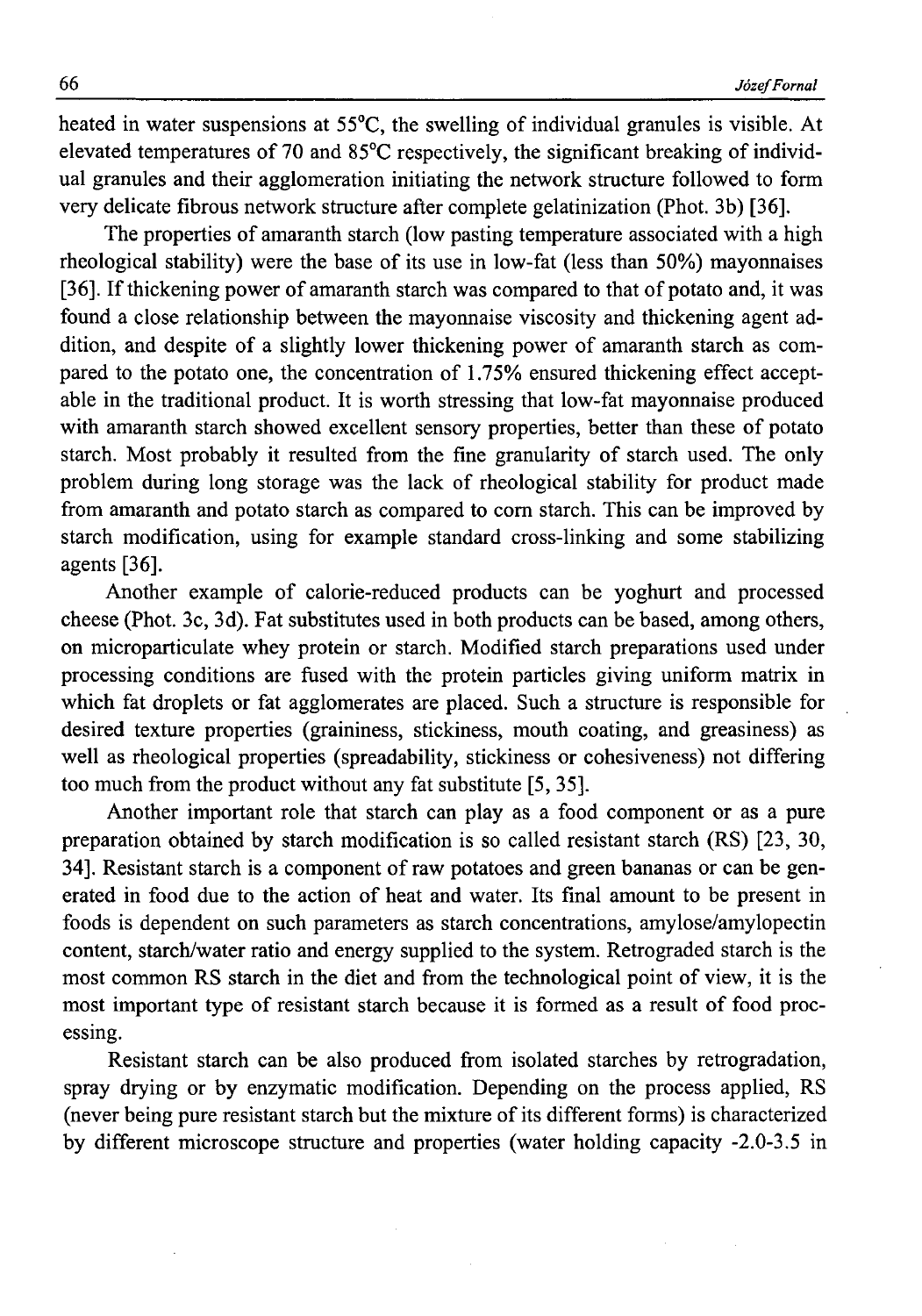comparison to 668-732 g/g dmb wheat and potato native respectively, and fat absorption 1.2–1.6 g oil)  $[22, 23, 34]$ .

The special properties of starch in food systems — gelling properties, are shown in Phot. 3e and 3f. Structure of such gels is strongly dependent on the proportion between both polymer of starch: amylose and amylopectin, as well as processing parameters [2, 13]. For microscope determinations of the structure of such gels, the factors of great importance are also methods of specimens preparation for analysis. The most important is the step of freezing of water-containing samples which can introduce ice crystal artefacts. The extent of structure damages is dependent mostly on the size of crystals formed. Therefore, to avoid this undesired phenomenon, the special intermediate velocity of freezing (1000°C/sec) is recommended [3]. The newly introduced methods of sample preparation for microscopy as well as new microscope methods will be mentioned latter.

High water binding properties of modified starches as well as their enhanced gelling properties are very usefull for keeping quality of meat products to be portioned and long term stored in the supermarkets. The kind of modification strongly influences mentioned properties of different starches used for this purpose. This is especially visible after heating to the temperature which is reached inside the product during pasteurization [Phot. 4a].

Other popular starch derivatives used as food ingredients are such preparations as: cyclodextrins, porous starches and starch coacervates used as a vehicles for aromas, vitamins and food pigments/colourants or other substances (Phot. 4b) [38].

Except the mentioned above processing and products, very promissing ones in respect to starch properties, among others, are microvawe treatment and high pressure tratment. The changes induced in the granule structure are clearly visible for the former in LM, showing different pattern of breakdown in comparison to the structure of native granules. Spherical single structures or their agglomerates separated or perhaps tight together with brown amylopectin material are dominating in the smeared preparation. Thus, they can result in a rise of gelatinization temperature, drop in solubility of starch granules or viscosity. The extent of those changes was dependent on initial moisture of starch [21, 22]. Also high pressure can markedly influence structure and properties of starch. Depeding on processing parameters, we can obtain the products with different susceptibility to alpha-amylase and different rheological properties (Phot. 4c, 4d).

Starch granules are also used alone or in composition with polymers such as polystyrene to form structure and properties in packaging materials (foils, foams, alkogels) (Phot. 4e, 4f). The biodegradability of foils with starch addition is depending on the properties of starch in concentrates for foil obtaining, their percentage in the mixture and susceptibility to amylase attack. Being degraded first, starch is making place to other hydrolytical enzmyes slowly degrading another part of the foil. Different struc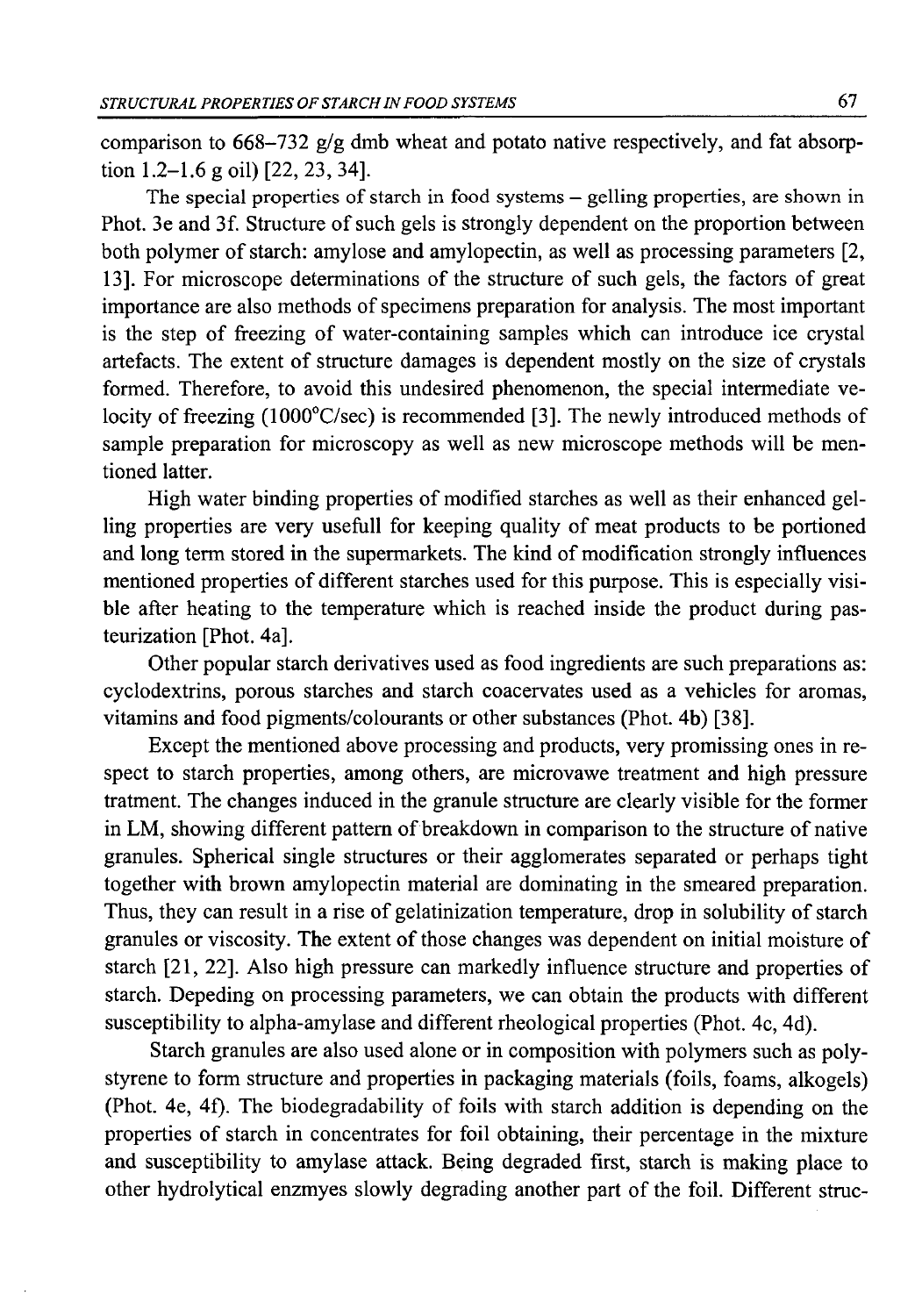ture is formed in aerated products as for example plates, which become porous, and are due to many air cells of very low density [37].



Phot. 4. Examples of different use of starches; *AJ* meat product; B/ cyclodextrins; C, D/ high pressure treated starch gels (3500 atm at 15 and 60 min); E/ starch in the structure of biodegradable foil; F/ structure forming properties of starch in foams.

Structural analysis of all foods, also these containing starch, in transmission and especially in giving three-dimensional structure impression, scanning electron microscopes are often difficult to interpret because of the artefacts appearing in thespecimen preparation procedure. As it was mentioned above the freezing velocity is one of the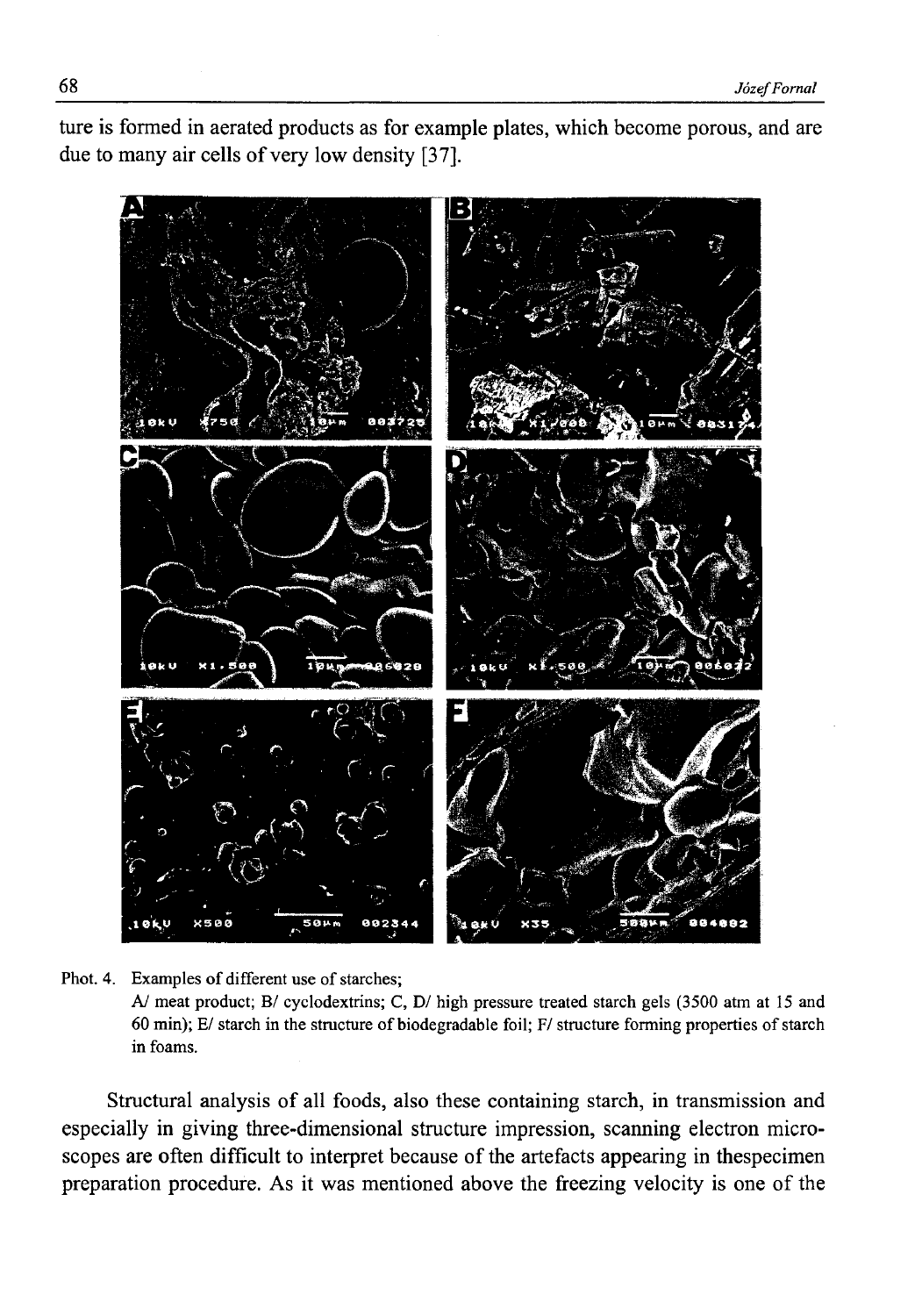most important factors influencing the extent of damaging by ice crystals formation in foods containing water  $[3]$ . To avoid this new method of freezing the sample – High pressure freezing (HPF) was developed, which can replace such methods like, for example, jet freezing or mirror slaming. In this technique, the sample is exposed to a very high pressure (2000 atm) and immediately frozen by jet of nitrogen. In 100  $\mu$ m thick sample of the gel gelatine/water -5/5vv after HPF internal structure even on the depth of 50  $\mu$ m is very clearly marked, whereas in the sample prepared by the traditional method structural changes caused by ice crystals formation are present on the depth of  $5 \text{ µm}$  and are even more pronounced on the depth of 15  $\mu$ m. Also in milk gels such method of preparation, in comparison with the traditional one, reveals much more details of the structure. Preservation of protein structure in the casein network and fat globules is clearly visible. Also after use of immunization and gold labelling the localisation of  $\beta$ -lactoglobulin is much better visualised [3].

The development of new microscope techniques also creates new possibilities for more detailed structural analysis.

Among these methods some are very promissing. Field Emission Scanning Electrone Microscopy combined with cryo preparation allows observations of, for example, different materials with lamellar structure, which until now were possible only by the replication method in TEM. High resolution and no damages occurring at 2 kV is a great advantage of this method [3, 33].

Scanning Tunneling Microscopy is able to ilustrate in real time the surface relief with resolution of 2 A. The very small structures like for example the globular protein -vicyline with molecule length of about 100 A can be investigated. This microscopy can work also in water and low electrone energy (few V) what does not distroy the sample [3, 33].

The special potential for starch structure investigations represents Atomic Force Microscopy where the action of amylolytic enzymes on individual granule as well as the geometry of resulting pits and lamelles can be calculated [33].

An interesting and modest tool for starch containig foods can be Raman Microspectroscopy. This particularly method can give not only the structural images but it is a potential tool for measurements of forces acting between food components for example starch and protein [25].

Concluding the presented paper it can be stated that undoubtely an important role of starch granules in the formation of food structure and properties can be also visualized by microscope methods. The development in microscope technology can even better support the knowledge about starch itselfs and in food systems and also on the base of the new findings expected to create new desired properties of food.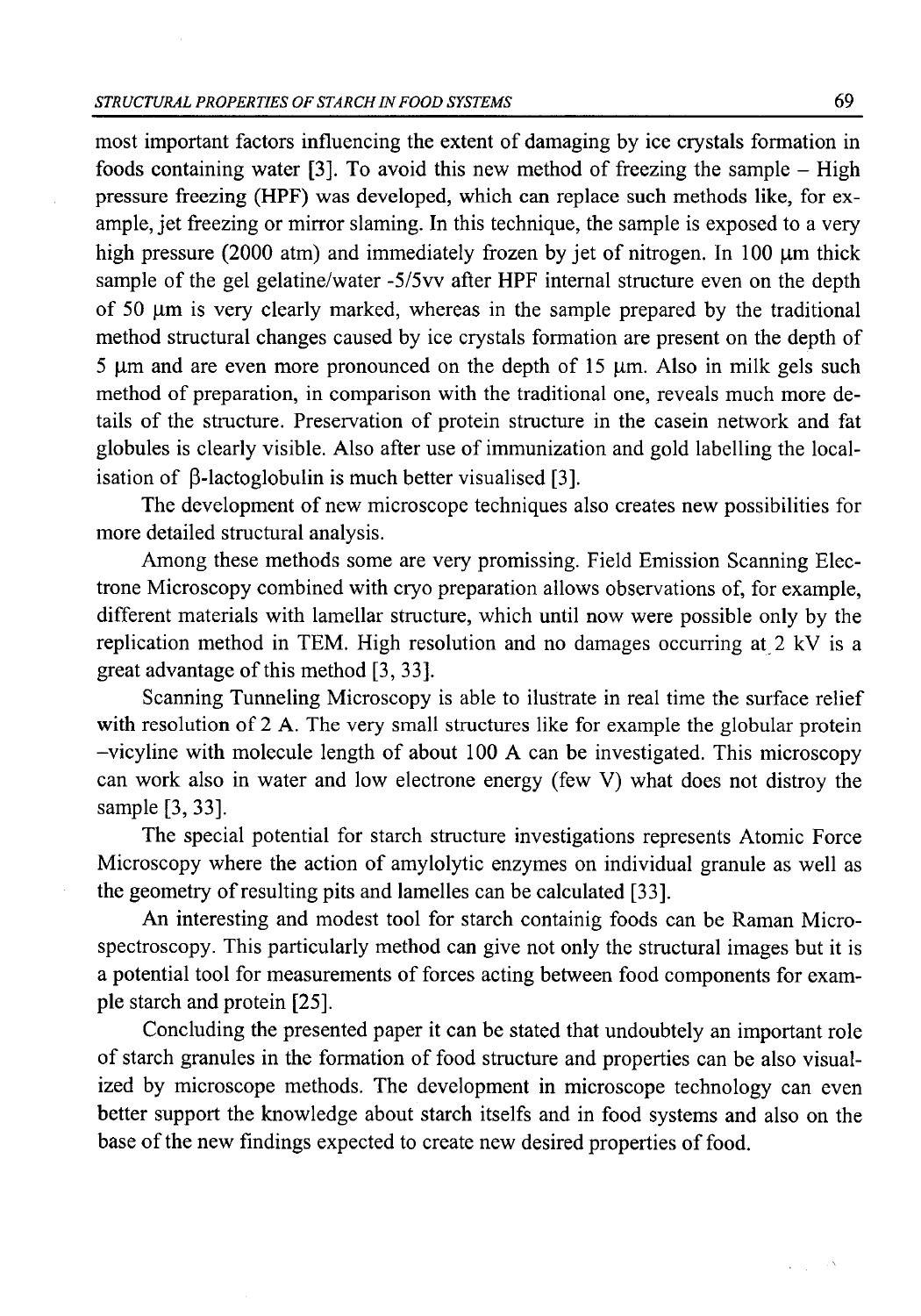### **REFERENCES**

- [1] Acquistucci R., Fornal J.: Italian buckwheat *(Fagopyrum esculentum)* starch: Physicochemical and functional characterization and *in vitro* digestibility, Nahrung, 41, 5, 1997,281.
- [2] Berghofer E., Klaushofer H.: Untersuchung gefriertrockneter Starkekleister und Starkeschwamme in Rasterelektronenmikroskop, Starch, 28, 4, 1976, 113.
- [3] Blonk JCG: New imaging techniques and future developments, Pol. J. Food. Nutr. Sci., 7/48, 2(S), 1998, 19.
- [4] Bowler P., Williams M.R., Angold R.E.: A hypothesis for the morphological changes which occur on heating lenticular wheat starch in water, Starch, 32, 6,1980, 186.
- [5] Comer F.W., Allan-Wojtas P.: Functional and microstructural effects of fillers in comminuted meat products, Food Microstr., 7, 1988, 25.
- [6] de Baere H.: Starch policy in the European Community, Starch, 51, 6, 1999, 189.
- [7] Fornal J.: The changes of plant materials microstructure during processing, Pol. J. Food Nutr. Sci, 7/48, 3(S), 1998, 9.
- [8] Fornal J., Soral-Śmietana M., Fornal J.: Buckwheat groats production. Part II The Changes in the ultrastructure of buckwheat *{Fagopyrum esculentum Moench*) during processing. Nahrung, 25, (4), 1981,353.
- [9] Fornal J., Kaczyńska B., Sadowska J., Rutkowski A.: Lentil seeds. I.Microstructure and its relation with technological suitability of seeds, Acta Acad. Agricult. Techn. Olst. Technologia Alimentorum, 25, 1993,97 (in Polish).
- [10] Fornal J., Sadowska J., Kaczyńska B.: Damage of faba bean seeds during drying. Drying Technol., 11, (6), 1993, 1293.
- [11] Fornal J., Wodecki E., Dziuba J.: Changes in selected physical-chemical properties of corn grit during flake production. Zesz. Probl. Post. Nauk Roln., 399, 1993,43.
- [12] Fornal J.: Transformations of carbohydrates during obtaining prepared cereal products, Acta Acad. Agricult. Techn. Olst. Technologia Alimentorum, 20,1984, 3-48 (in Polish).
- [13] Glenn G.M., Irving D.W.: Starch-based microcellular foams, Cereal Chem., 72, 2, 1995, 155.
- [14] Grothaus H.-P.: Physical seed desinfection by use of microwave energy and other thermal methods. Proceedings of the Conference on Physics of Agro and Food Materials, Lublin, Poland, 1998, 68.
- [15] Hoseney R.C., Zeleznak K., Abdelrahman A.: Mechanism of popcorn popping. J. Cer. Sci., 1, 1983, 43.
- [16] Hsieh H.M., Swanson B.G., Lumpkin T.A.: Starch gelatinization and microstructure of Azuki An granules prepared from whole, abraded, or ground beans, Lebensm.-Wiss. u.-Technol, 32, 1999, 469.
- [17] Hug-Iten S., Handshin S., Conde-Petit B., Escher F.: Changes in starch microstructure on baking and staling of wheat bread, Lebensm.-Wiss. u.-Technol., 32, 1999, 255.
- [18] Huges J.S., Swanson B.G.: Microstructure of lentil seeds. Food Microstr. 5, 1986, 241.
- [19] Jeliński T., Sadowska J., Fornal J.: Evaluation of bread crumb structure by digital image amalysis method. Pol. J. Food Nutr.Sci., 7/8, (2S), 1998, 137.
- [20] Kaczyńska B., Autio K., Fornal J.: Heat induced structural changes in faba bean starch paste: the effect of steaming of faba bean seeds. Food Struct., 12, 1993, 217.
- [21] Lewandowicz G., Fornal J.: Effect of microwave radiation on microstructure of tuber and cereal starches, Pol. J. Food Nutr. Sci., 7/48, 2(S), 1998, 85.
- [22] Lewandowicz G., Fomal J., Walkowski J.: Effect of microwave radiation on physico-chemical properties and structure of potato and tapioca starches. Carboh. Polym.. 34, (4), 1998. 213.